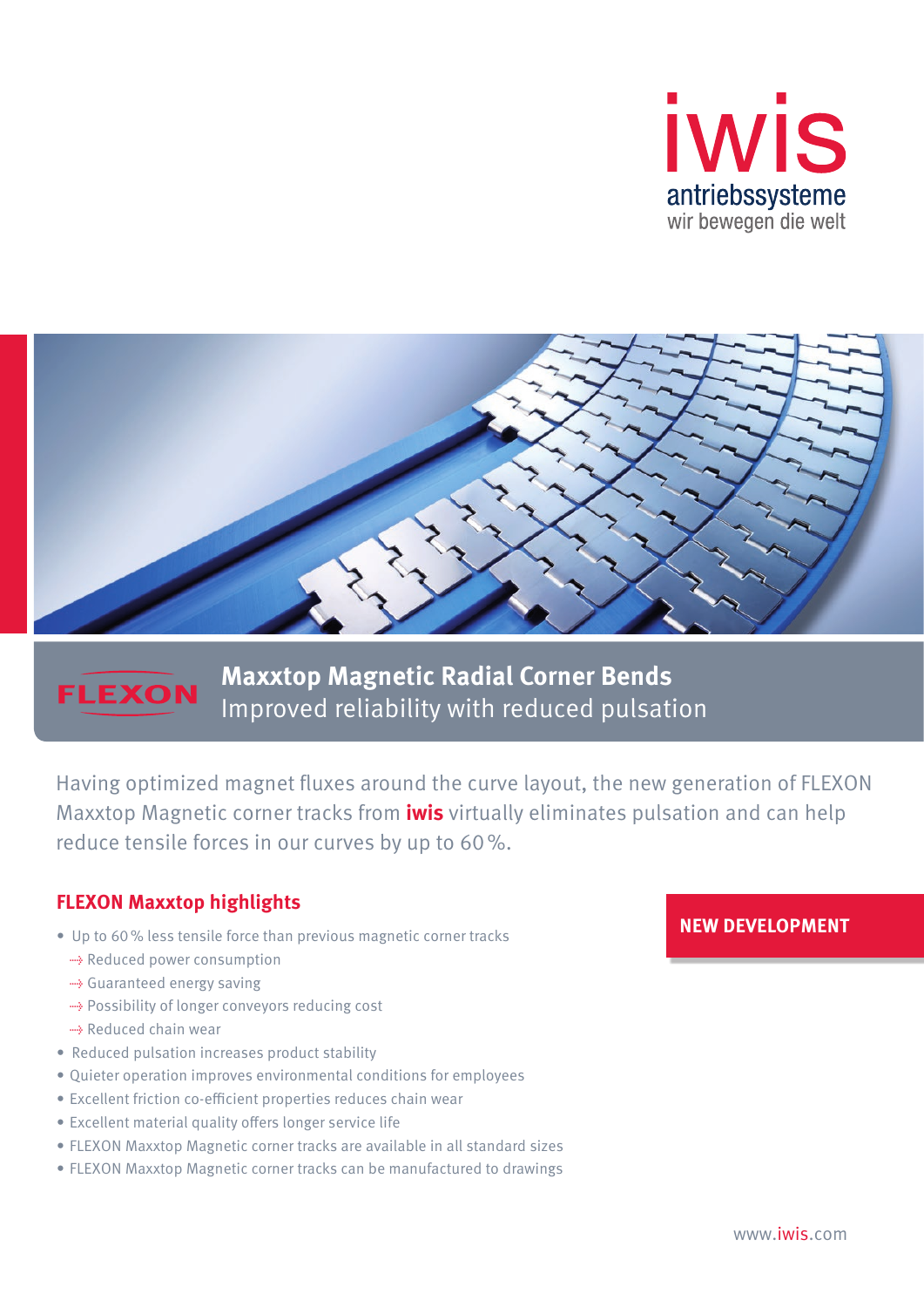## **FLEXON Magnetic corner tracks without pulsation**

## What is pulsation?

Pulsation or sometimes commonly known as "Stick-slip" is a phenomenon that occurs when a flat top chain is pulled around a magnetic corner track.

The pins in the flat top chain are attracted by the pairs of magnets provided to hold the chain in the curve. As the pins pass into the next magnetic field, the chain sticks very briefly then slips in the track. This pulsation effect can be so pronounced that vibra-tion is transmitted to the goods being conveyed. This in turn can cause products to fall over or create other problems.

#### What magnetic corner tracks were tested?

In our laboratory we tested magnetic corner tracks from wellknown manufacturers for retaining force, slip-stick, and required tensile force in the curve. All tests were carried out on curved sections with four tracks.

#### Test results

Our tests showed that FLEXON Maxxtop magnetic corner tracks exhibit the lowest pulsation. On competitors' curves we measured varying tensile and retaining forces in the different tracks. On all our competitors' curves, the forces decreased



as the length of the track increased. By contrast, with the new FLEXON magnetic corner tracks the tensile and retaining forces remained virtually con-stant in all the tracks.

## **This innovation has been patented by iwis.**

Competitor 2: Track 2 iwis FLEXON magnetic corner track: Track 2Competitor 1: Track 2 **Wettbewerb 2: Spur 2 iwis FLEXON-Magnetkurven: Spur 2** MWWWWWWW Stick-slip ensile force/N insile force/N ensile force/N Tensile force/N Tensile force/N Tensile force/N  $\frac{50}{1}$ 100 20 30 40 50 60 70 5 10 15 20 25 30 50 60 70 80 90 Time/s Time/s

## Comparison of force required in the individual tracks



## Results:

The measurements for the individual tracks were compared across all the curves tested. The difference between the various curves is clearly illustrated by track 2 for example.

## The chart on the left shows the total force required for each track.

Competitors' curves show the greatest force is required in track 1, and the least in track 4. With a FLEXON Maxxtop magnetic corner track from iwis, the value remains constant across all tracks.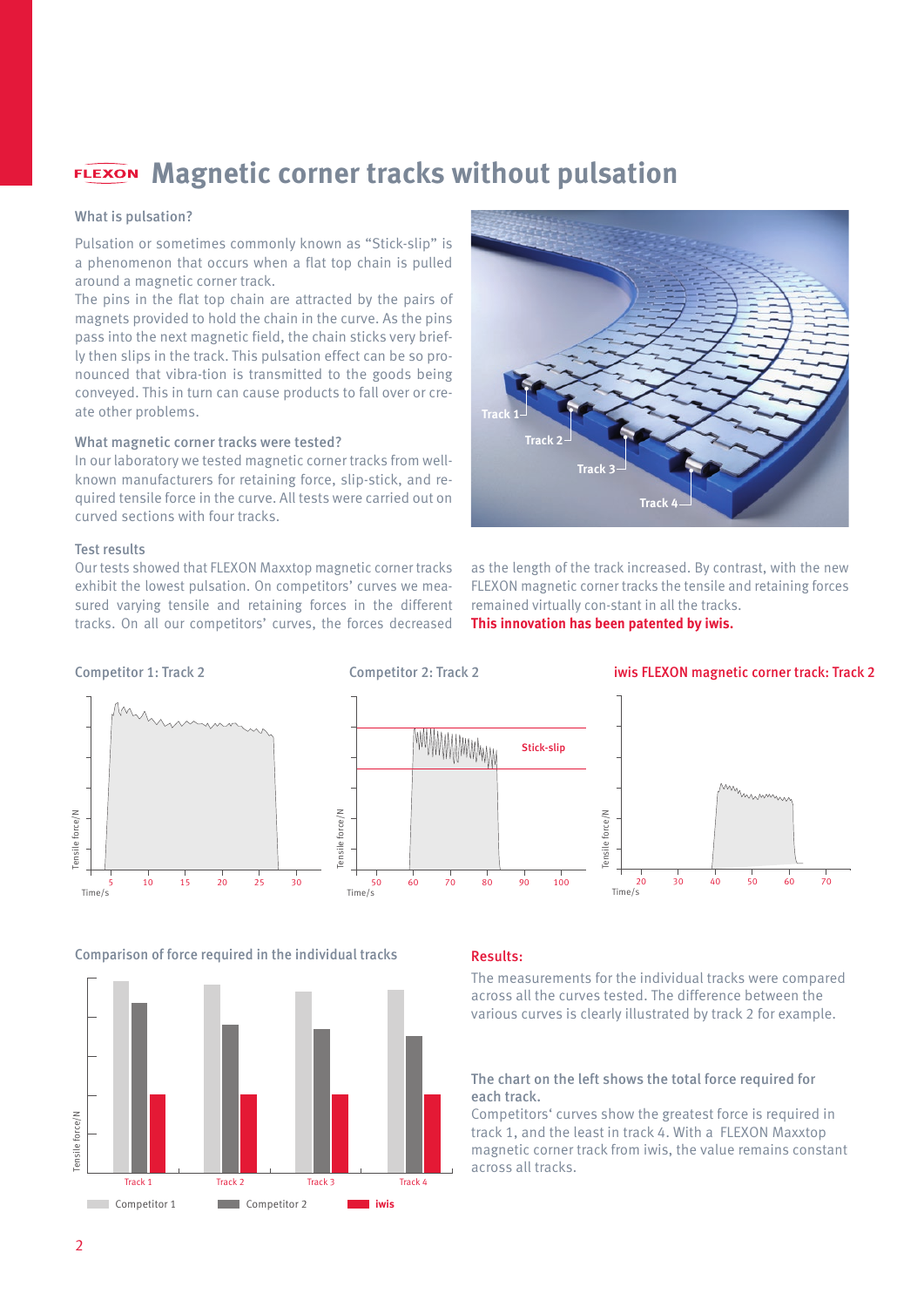# **FLEXON Innovation in magnetic corner tracks**



How does iwis eliminate pulsation in its new FLEXON Maxxtop magnetic corner tracks?

- By improving the magnetic field layout
- By altering the magnetic field strength
- By increasing the size of the magnetic field

#### Product range

FLEXON Maxxtop magnetic corner tracks are available for all common flat top chains, radii and angles. The range also includes standard TAB and Bevel curves.

## **BENEFITS OF FLEXON MAGNETIC CORNER TRACKS:**

Less force required longer conveyor lines possible = fewer transfer stations required fewer potential hazard areas =

How do FLEXON Maxxtop magnetic corner tracks achieve the same tensile and retaining forces in every track?

• By arranging the magnets depending on the length of the curved track



Naturally we can also manufacture magnetic corner tracks individually to customer drawings. Our technical department is happy to receive inquiries on **+49 2739-8671**.